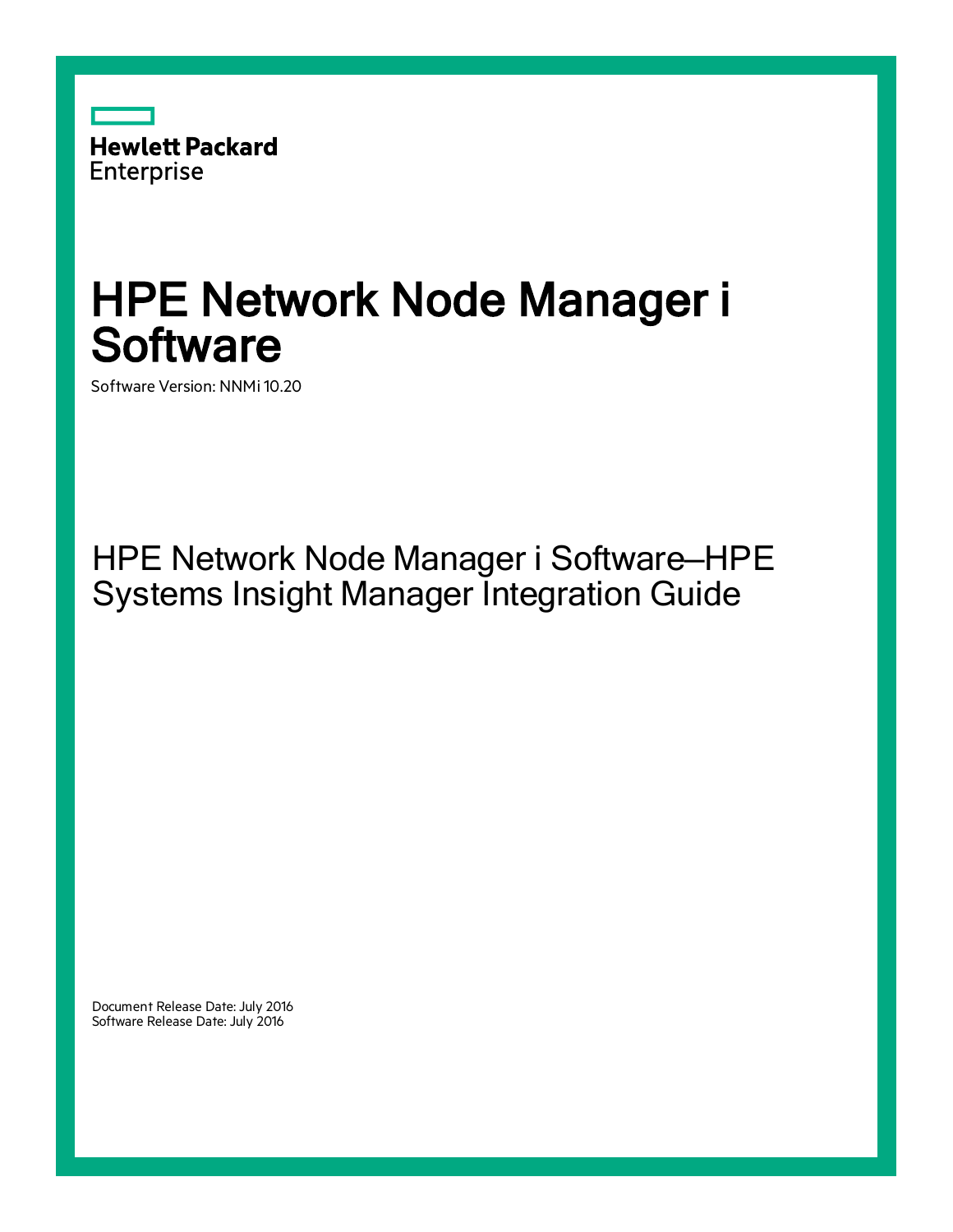### Legal Notices

#### **Warranty**

The only warranties for Hewlett Packard Enterprise products and services are set forth in the express warranty statements accompanying such products and services. Nothing herein should be construed as constituting an additional warranty. HPE shall not be liable for technical or editorial errors or omissions contained herein.

The information contained herein is subject to change without notice.

#### Restricted Rights Legend

Confidential computer software. Valid license from HPE required for possession, use or copying. Consistent with FAR 12.211 and 12.212, Commercial Computer Software, Computer Software Documentation, and Technical Data for Commercial Items are licensed to the U.S. Government under vendor's standard commercial license.

#### Copyright Notice

© Copyright 2016 Hewlett Packard Enterprise Development LP

#### Trademark Notices

Adobe® is a trademark of Adobe Systems Incorporated.

Apple is a trademark of Apple Computer, Inc., registered in the U.S. and other countries.

AMD is a trademark of Advanced Micro Devices, Inc.

Google™ is a registered trademark of Google Inc.

Intel®, Intel® Itanium®, Intel® Xeon®, and Itanium® are trademarks of Intel Corporation in the U.S. and other countries.

Linux® is the registered trademark of Linus Torvalds in the U.S. and other countries.

Internet Explorer, Lync, Microsoft, Windows, and Windows Server are either registered trademarks or trademarks of Microsoft Corporation in the United States and/or other countries.

Oracle and Java are registered trademarks of Oracle and/or its affiliates.

Red Hat® Enterprise Linux Certified is a registered trademark of Red Hat, Inc. in the United States and other countries.

sFlow is a registered trademark of InMon Corp.

UNIX® is a registered trademark of The Open Group.

This product includes software developed by the Apache Software Foundation.(http://www.apache.org).

This product includes software developed by the Visigoth Software Society (http://www.visigoths.org/).

#### Documentation Updates

The title page of this document contains the following identifying information:

- Software Version number, which indicates the software version.
- Document Release Date, which changes each time the document is updated.
- <sup>l</sup> Software Release Date, which indicates the release date of this version of the software.

To check for recent updates or to verify that you are using the most recent edition of a document, go to: https://softwaresupport.hpe.com/group/softwaresupport/search-result?keyword=.

This site requires an HP Passport account. If you do not have one, click the **Create an account** button on the HP Passport Sign in page.

### Support

Visit the HPE Software Support web site at: **https://softwaresupport.hpe.com**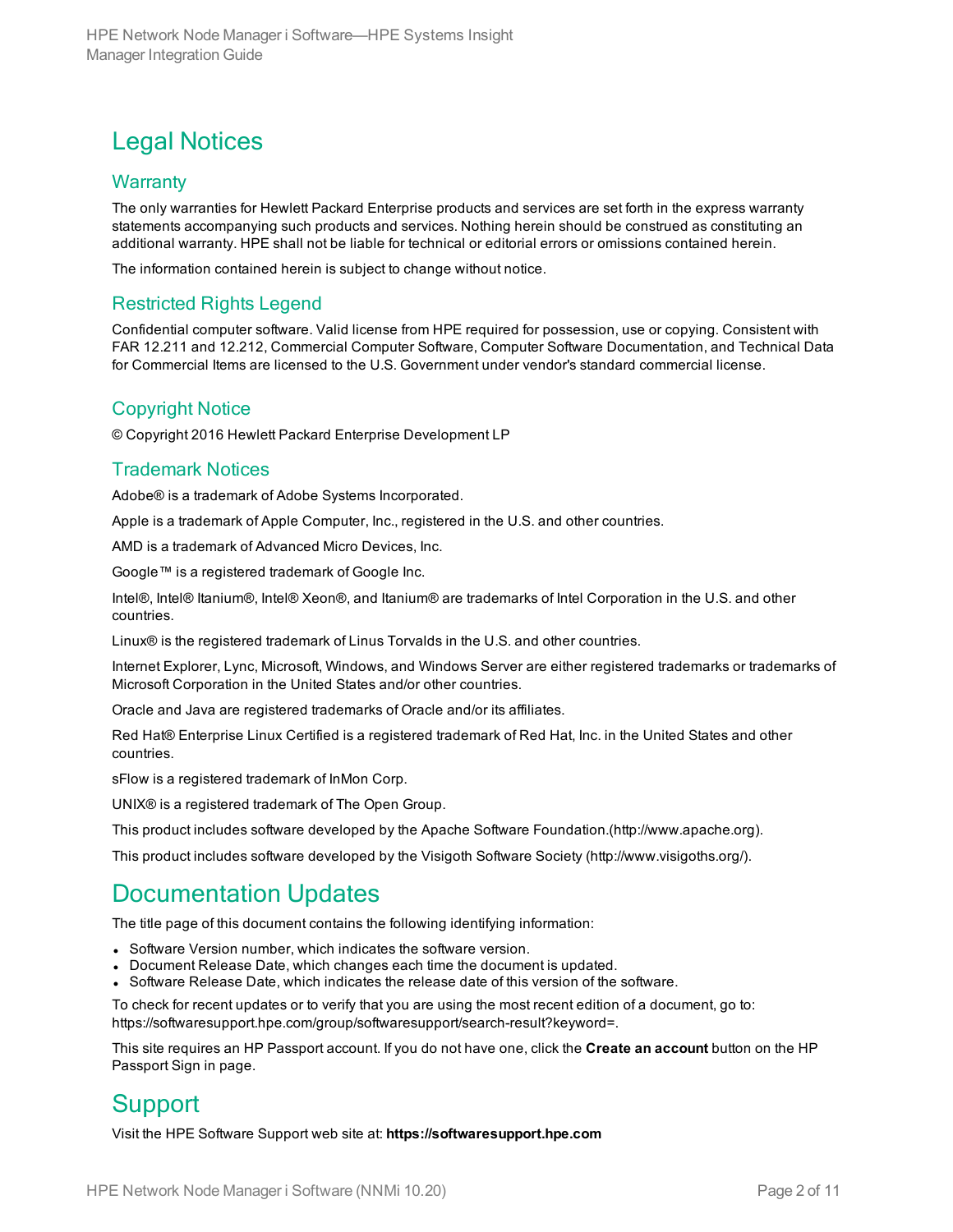This web site provides contact information and details about the products, services, and support that HPE Software offers.

HPE Software Support provides customer self-solve capabilities. It provides a fast and efficient way to access interactive technical support tools needed to manage your business. As a valued support customer, you can benefit by using the support web site to:

- Search for knowledge documents of interest
- Submit and track support cases and enhancement requests
- Download software patches
- Manage support contracts
- Look up HPE support contacts
- Review information about available services
- Enter into discussions with other software customers
- Research and register for software training

Most of the support areas require that you register as an HP Passport user and sign in. Many also require a support contract. To register for an HP Passport ID, go to **https://softwaresupport.hpe.com** and click **Register**.

To find more information about access levels, go to: **https://softwaresupport.hpe.com/web/softwaresupport/access-levels**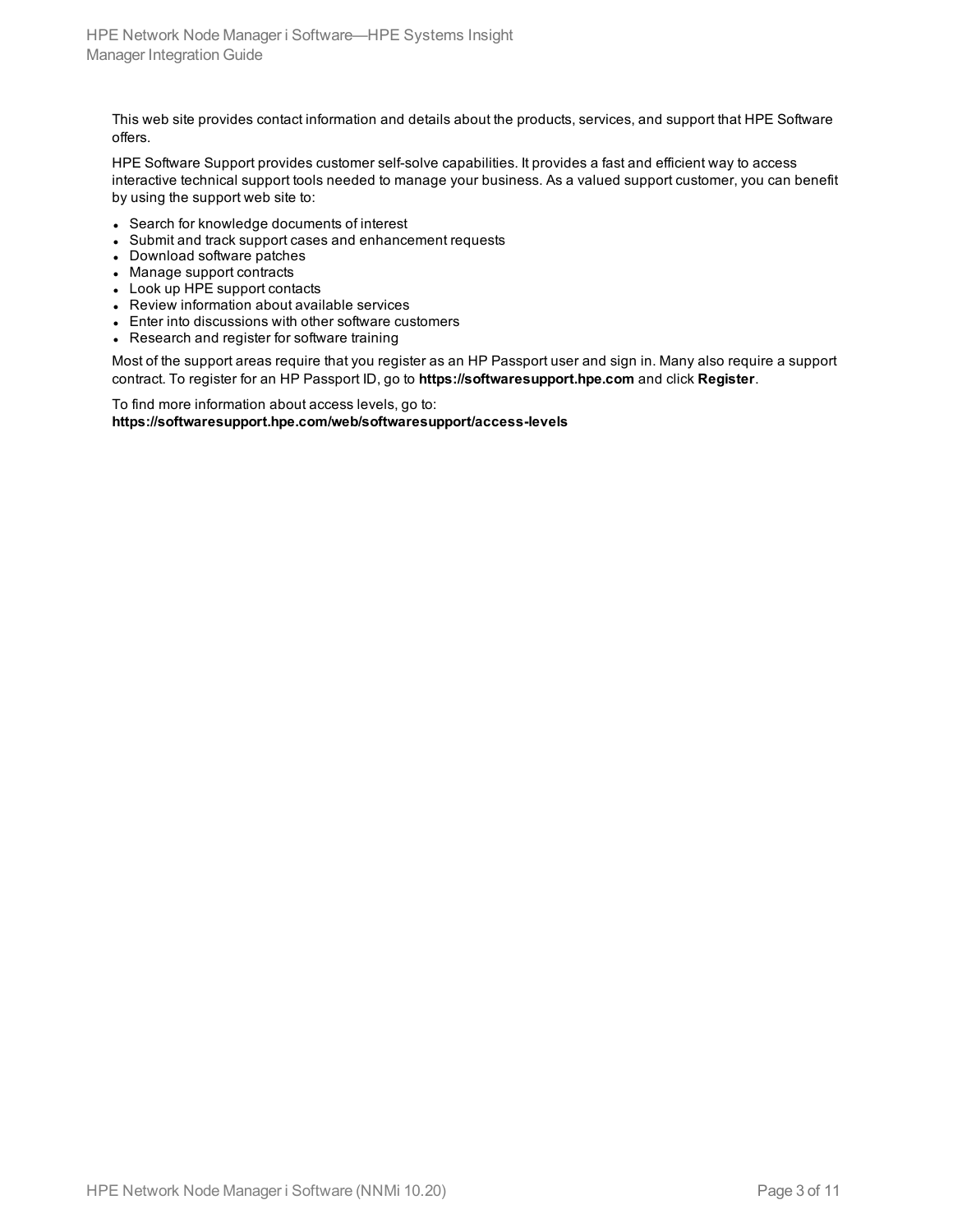# **Contents**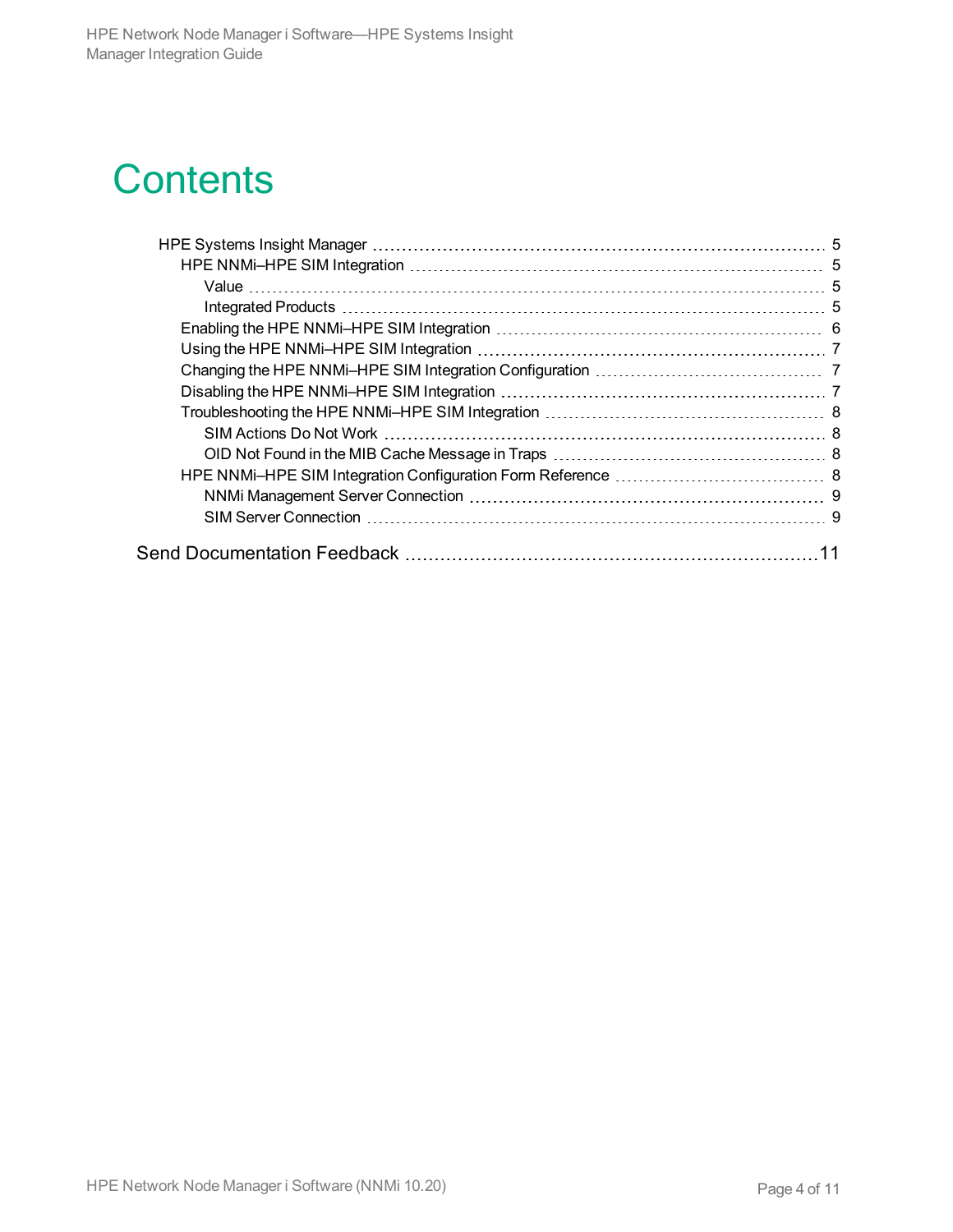# <span id="page-4-0"></span>HPE Systems Insight Manager

HPE Systems Insight Manager (HPE SIM) provides systems management of HPE server and storage devices. HPE SIM features include system discovery and identification, a single-event view, inventory data collection, and reporting.

HPE SIM is beneficial for the following tasks:

- Troubleshooting complex problems that span server and storage infrastructure.
- Maintaining server and storage asset information.
- <sup>l</sup> Modeling the impact of infrastructure and application changes before they occur.
- Tracking actual planned and unplanned changes through discovered change history.
- <sup>l</sup> Gaining a shared, authoritative view of the environment through awareness of existing data repositories.
- <sup>l</sup> Training network management personnel across domains of expertise.
- Shifting network management focus from daily maintenance toward future business needs.

For information about purchasing HPE SIM, contact your HPE sales representative.

This chapter contains the following topics:

- "HPE NNMi-HPE SIM Integration"
- "Enabling the HPE NNMi-HPE SIM Integration"
- **.** "Using the [HPE NNMi–HPE SIM](#page-6-0) Integration"
- <sup>l</sup> "Changing the [HPE NNMi–HPE SIM](#page-6-1) Integration Configuration"
- <sup>l</sup> "Disabling the [HPE NNMi–HPE SIM](#page-6-2) Integration"
- <sup>l</sup> "Troubleshooting the [HPE NNMi–HPE SIM](#page-7-0) Integration"
- <span id="page-4-1"></span>**.** ["HPE NNMi–HPE SIM](#page-7-3) Integration Configuration Form Reference"

## HPE NNMi–HPE SIM Integration

The HPE NNMi–HPE SIM integration provides actions for accessing several HPE SIM tools from the NNMi console.

### <span id="page-4-2"></span>Value

<span id="page-4-3"></span>The HPE NNMi–HPE SIM integration adds network device information to HPE NNMi, so that NNMi users can detect and investigate potential network problems for HPE ProLiant servers and storage devices.

### Integrated Products

The information in this chapter applies to the following products:

 $\cdot$  HPE SIM

**TIP:** For the list of supported versions, see the NNMi Support Matrix.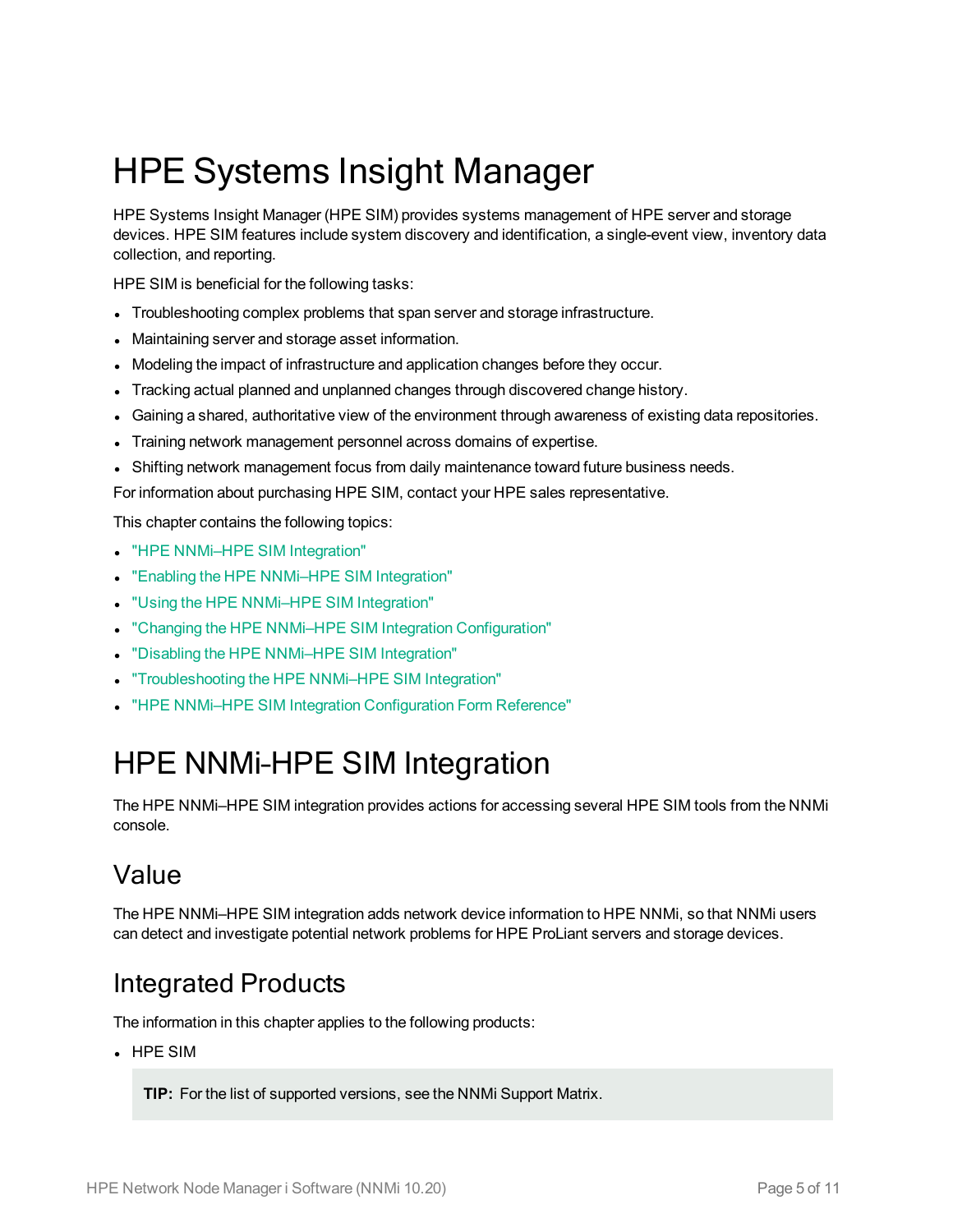• NNMi 10.20

HPE NNMi and HPE SIM must be installed on separate computers. The NNMi management server and the HPE SIM server computer can be of the same or different operating systems.

<span id="page-5-0"></span>For the most recent information about supported hardware platforms and operating systems for HPE NNMi, see the NNMi Support Matrix.

## Enabling the HPE NNMi–HPE SIM Integration

On the NNMi management server, configure the connection between HPE NNMi and HPE SIM by following these steps:

- 1. In the NNMi console, open the **HPE NNMi–HPE SIM Integration Configuration** form (**Integration Module Configuration >** HPE SIM).
- 2. Select the **Enable Integration** check box to make the remaining fields on the form available.
- 3. Enter the information for connecting to the NNMi management server For information about these fields, see "NNMi [Management](#page-8-0) Server Connection".
- 4. Enter the information for connecting to the SIM server. For information about these fields, see ["SIM](#page-8-1) Server [Connection".](#page-8-1)
- 5. Click **Submit** at the bottom of the form.

A new window appears, showing a status message. If the message indicates a problem with connecting to the NNMi management server, click **Return**, then adjust the values as suggested by the text of the error message.

- 6. Load the incident definitions for SIM-managed devices:
	- a. Change to the following directory:
		- <sup>o</sup> *Windows*: %NnmInstallDir%\newconfig\HPOvNmsEvent
		- <sup>o</sup> *Linux*: \$NnmInstallDir/newconfig/HPOvNmsEvent
	- b. Import the SIM incident definitions by entering the following command:

```
nnmconfigimport.ovpl -f nnm-sim-incidentConfig.xml \
-u <username> -p <password>
```
- 7. Optional and recommended. Load the MIB definition files for the traps that SIM-managed devices generate:
	- a. Change to the following directory:
		- <sup>o</sup> *Windows*: %NNM SNMP MIBS%\Vendor\Hewlett-Packard\SystemsInsightManager
		- <sup>o</sup> *Linux*:

\$NNM\_SNMP\_MIBS/Vendor/Hewlett-Packard/SystemsInsightManager

b. Use the nnmloadmib.ovpl script to load the appropriate MIB files for the managed environment. For example:

nnmloadmib.ovpl -load cpqhost.mib -u *<username>* -p *<password>*

- $\circ$  For the HPE ProLiant device traps, load the cpqhost.mib file, and then load the remaining cpq\*.mib files in the SystemsInsightManager directory.
- $\circ$  For the HPE Virtual Connect device traps, load the vc\*. mib files and the fa-mib40. mib file into NNMi.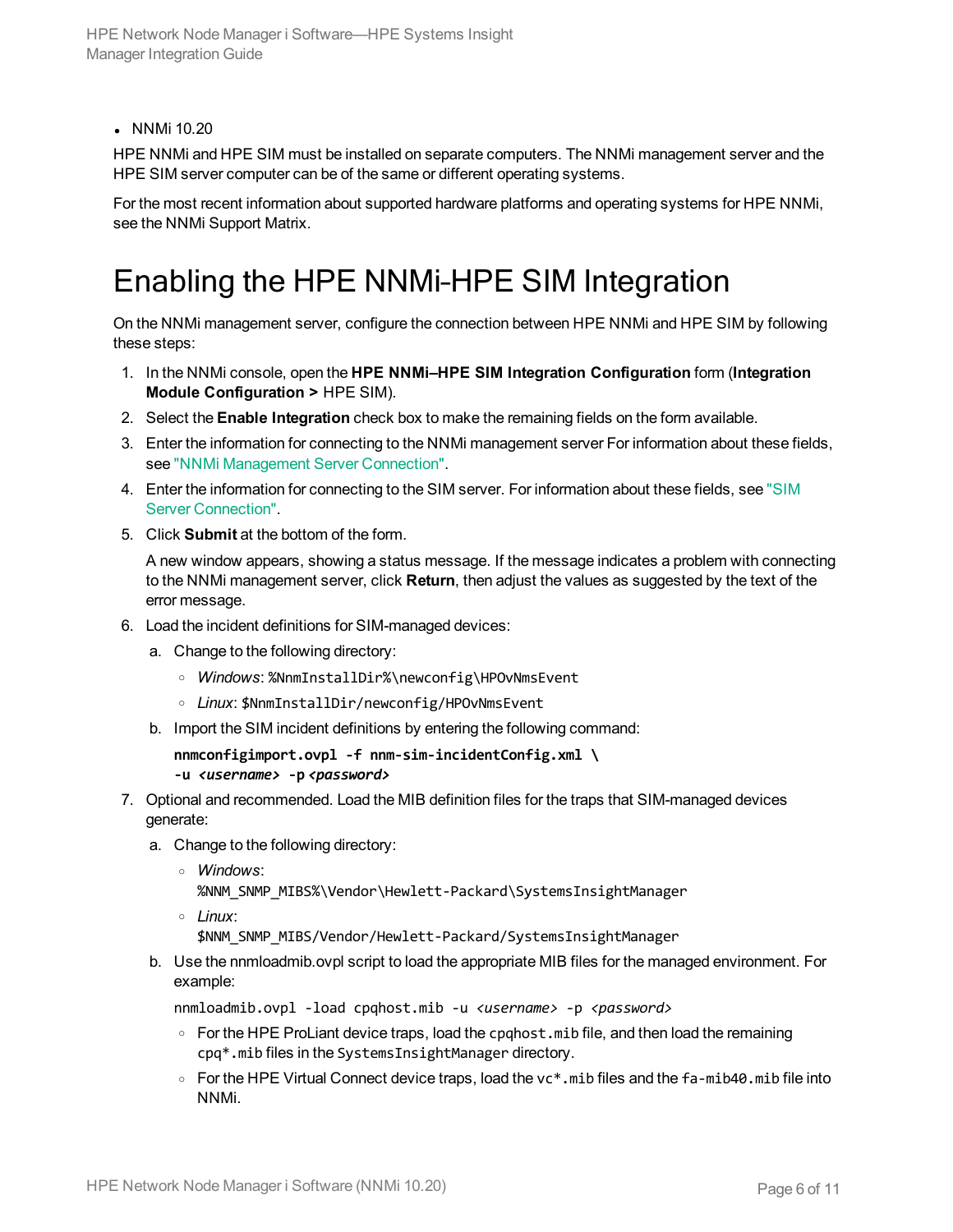c. Verify that the MIBs loaded correctly, by entering the following command: nnmloadmib.ovpl -list -u *<username>* -p *<password>*

## <span id="page-6-0"></span>Using the HPE NNMi–HPE SIM Integration

The HPE NNMi–HPE SIM integration provides links from the NNMi console to the SIM agent on a device or directly to HPE SIM. The integration does not provide single sign-on between the products. You must enter your SIM user credentials to view the SIM pages.

Enabling the HPE NNMi–HPE SIM integration adds the following actions to the NNMi console:

- <sup>l</sup> **HPE System Management Homepage**—Opens the HPE System Management device home page for the node selected in the NNMi console.
- <sup>l</sup> **HPE Systems Insight Manager Home**—Opens the HPE SIM home page.
- <span id="page-6-1"></span><sup>l</sup> **HPE Systems Insight Manager**—Opens the SIM System page for the node selected in the NNMi console.

## Changing the HPE NNMi–HPE SIM Integration **Configuration**

- 1. In the NNMi console, open the **HPE NNMi–HPE SIM Integration Configuration** form (**Integration Module Configuration > HPE SIM**).
- 2. Modify the values as appropriate. For information about the fields on this form, see ["HPE NNMi–](#page-7-3) HPE SIM Integration [Configuration](#page-7-3) Form Reference".
- 3. Verify that the **Enable Integration** check box at the top of the form is selected, and then click **Submit** at the bottom of the form.

<span id="page-6-2"></span>**NOTE:** The changes take effect immediately. You do not need to restart ovjboss.

### Disabling the HPE NNMi–HPE SIM Integration

- 1. In the NNMi console, open the **HPE NNMi–HPE SIM Integration Configuration** form (**Integration Module Configuration > HPE SIM**).
- 2. Clear the **Enable Integration** check box at the top of the form, and then click **Submit** at the bottom of the form. The integration actions are no longer available.

**NOTE:** The changes take effect immediately. You do not need to restart ovjboss.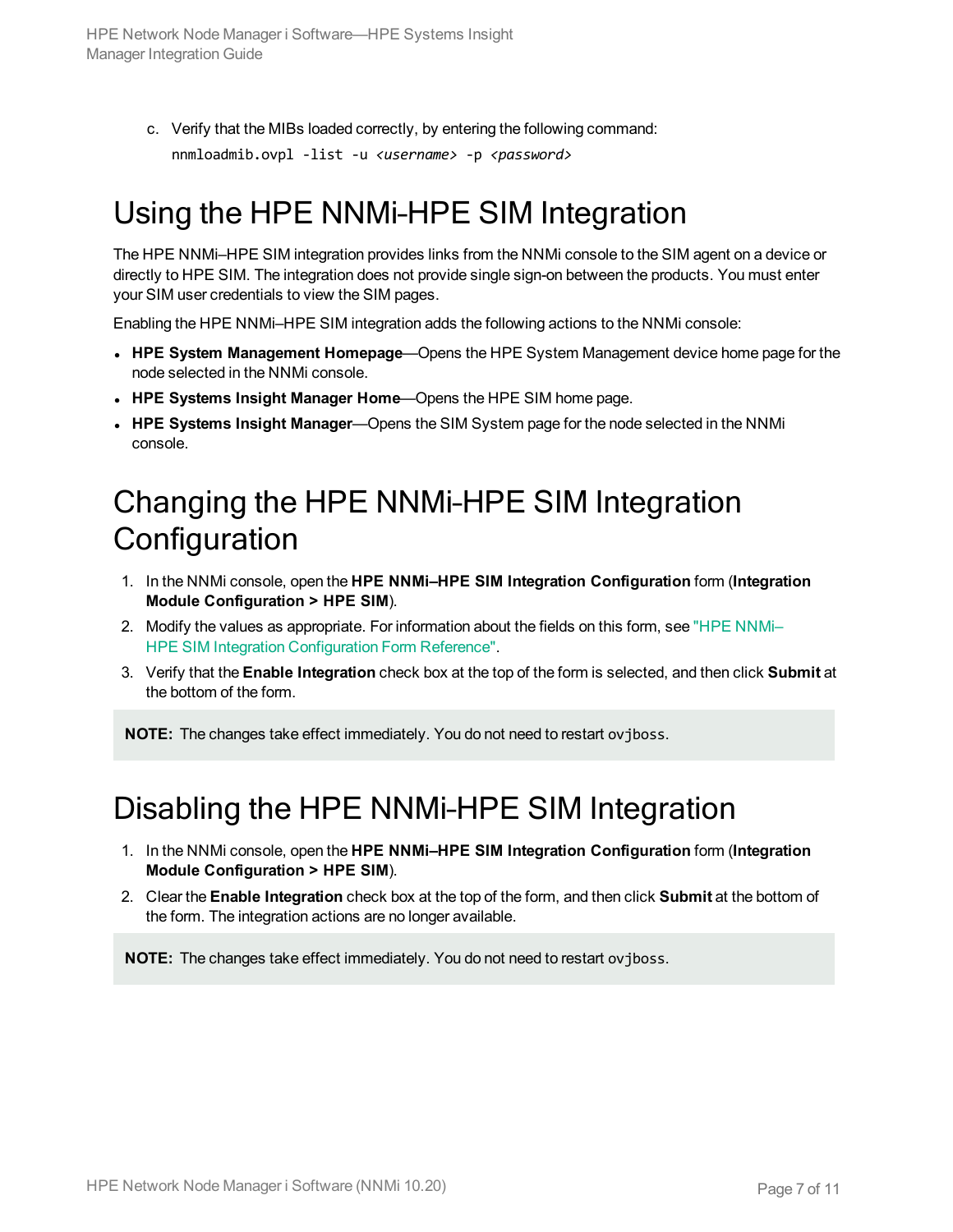# <span id="page-7-0"></span>Troubleshooting the HPE NNMi–HPE SIM Integration

### <span id="page-7-1"></span>SIM Actions Do Not Work

If you have verified the values in the **HPE NNMi–HPE SIM Integration Configuration** form and you are still not able to open a SIM page from the NNMi console, do the following:

- 1. Clear the web browser cache.
- 2. Clear all saved form or password data from the web browser.
- 3. Close the web browser window completely, and then re-open it.
- 4. Re-enter the values in the **HPE NNMi–HPE SIM Integration Configuration** form.

**TIP:** Because HPE NNMi cannot silently verify the connection to the SIM server, the **HPE NNMi– HPE SIM Integration Configuration** form status message applies to the NNMi management server connection information only.

<span id="page-7-2"></span>5. Verify that HPE SIM is running by opening the SIM homepage in a web browser.

### OID Not Found in the MIB Cache Message in Traps

If the MIB definition files for the traps that SIM-managed devices generate are not loaded in HPE NNMi, you might see an error similar to the following text:

<Cia .1.3.6.1.4.1.11.5.7.5.2.1.1.1.7.0 with value 1 was not found within the mib cache>

<span id="page-7-3"></span>To resolve these errors, load the MIBs as described in "Enabling the [HPE NNMi–HPE SIM](#page-5-0) Integration".

## HPE NNMi–HPE SIM Integration Configuration Form **Reference**

The **HPE NNMi–HPE SIM Integration Configuration** form contains the parameters for configuring communications between HPE NNMi and HPE SIM. This form is available from the **Integration Module Configuration** workspace.

**TIP:** Only NNMi users with the Administrator role can access the **HPE NNMi–HPE SIM Integration Configuration** form.

The **HPE NNMi–HPE SIM Integration Configuration** form collects information for the following general areas:

- "NNMi [Management](#page-8-0) Server Connection"
- **.** "SIM Server [Connection"](#page-8-1)

To apply changes to the integration configuration, update the values on the **HPE NNMi–HPE SIM Integration Configuration** form, and then click **Submit**.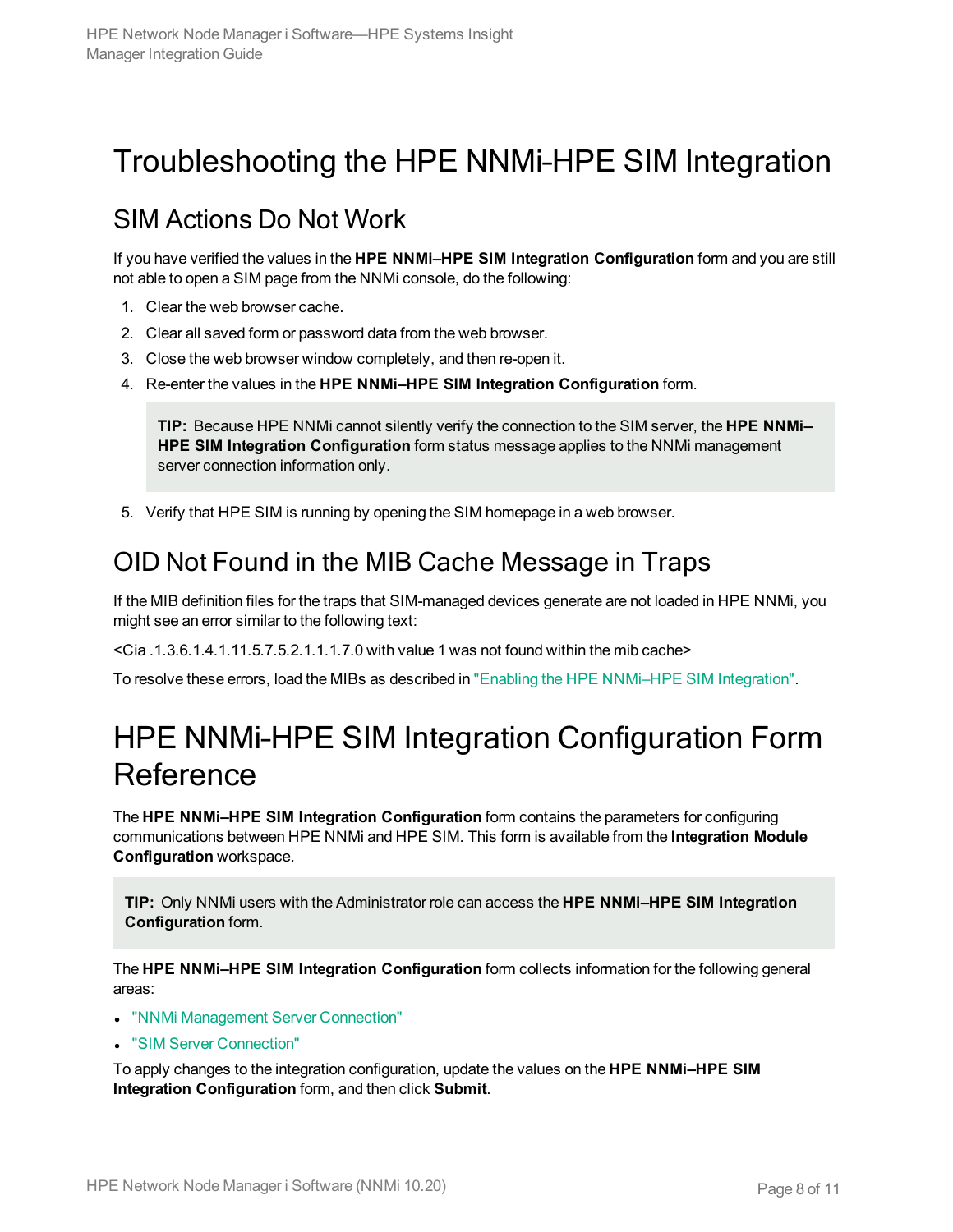### <span id="page-8-0"></span>NNMi Management Server Connection

"Table 1 NNMi [Management](#page-8-2) Server Information" lists the parameters for connecting to the NNMi management server. This is the same information that you use to open the NNMi console. You can determine many of these values by examining the URL that invokes an NNMi console session. Coordinate with the NNMi administrator to determine the appropriate values for this section of the configuration form.

| <b>Field</b>         | <b>Description</b>                                                                                                                                                                                                                                                                    |  |  |  |
|----------------------|---------------------------------------------------------------------------------------------------------------------------------------------------------------------------------------------------------------------------------------------------------------------------------------|--|--|--|
| NNMi SSL Enabled     | The connection protocol specification.                                                                                                                                                                                                                                                |  |  |  |
|                      | • If the NNMi console is configured to use HTTPS, select the NNMi SSL<br><b>Enabled</b> check box. This is the default configuration.                                                                                                                                                 |  |  |  |
|                      | If the NNMi console is configured to use HTTP, clear the NNMi SSL<br>$\bullet$<br><b>Enabled</b> check box.                                                                                                                                                                           |  |  |  |
| <b>NNMi Host</b>     | The fully-qualified domain name of the NNMi management server. This<br>field is pre-filled with the hostname that was used to access the NNMi<br>console. Verify that this value is the name returned by the<br>nnmofficialfgdn.ovpl -t command run on the NNMi management<br>server. |  |  |  |
| <b>NNMi Port</b>     | The port for connecting to the NNMi console. This field is pre-filled with the<br>port that the jboss application server uses for communicating with the<br>NNMi console, as specified in the following file:                                                                         |  |  |  |
|                      | • Windows: %NnmDataDir%\conf\nnm\props\nms-local.properties                                                                                                                                                                                                                           |  |  |  |
|                      | Linux: \$NnmDataDir/conf/nnm/props/nms-local.properties<br>$\bullet$                                                                                                                                                                                                                  |  |  |  |
|                      | For non-SSL connections, use the value of                                                                                                                                                                                                                                             |  |  |  |
|                      | nmsas.server.port.web.http, which is 80 or 8004 by default (depending<br>on the presence of another web server when HPE NNMi was installed).                                                                                                                                          |  |  |  |
|                      | For SSL connections, use the value of nmsas.server.port.web.https,<br>which is 443 by default.                                                                                                                                                                                        |  |  |  |
| <b>NNMi User</b>     | The user name for connecting to the NNMi console. This user must have<br>the NNMi Administrator or Web Service Client role.                                                                                                                                                           |  |  |  |
| <b>NNMi Password</b> | The password for the specified NNMi user.                                                                                                                                                                                                                                             |  |  |  |

<span id="page-8-2"></span>**Table 1 NNMi Management Server Information**

### <span id="page-8-1"></span>SIM Server Connection

"Table 2 SIM Server [Information"](#page-8-3) lists the parameters for connecting to the SIM server to open SIM pages. Coordinate with the SIM administrator to determine the appropriate values for this section of the configuration.

<span id="page-8-3"></span>**Table 2 SIM Server Information**

| <b>SIM Server Parameter</b> | <b>Description</b>                                           |
|-----------------------------|--------------------------------------------------------------|
| SIM SSL Enabled             | The connection protocol specification for connecting to SIM. |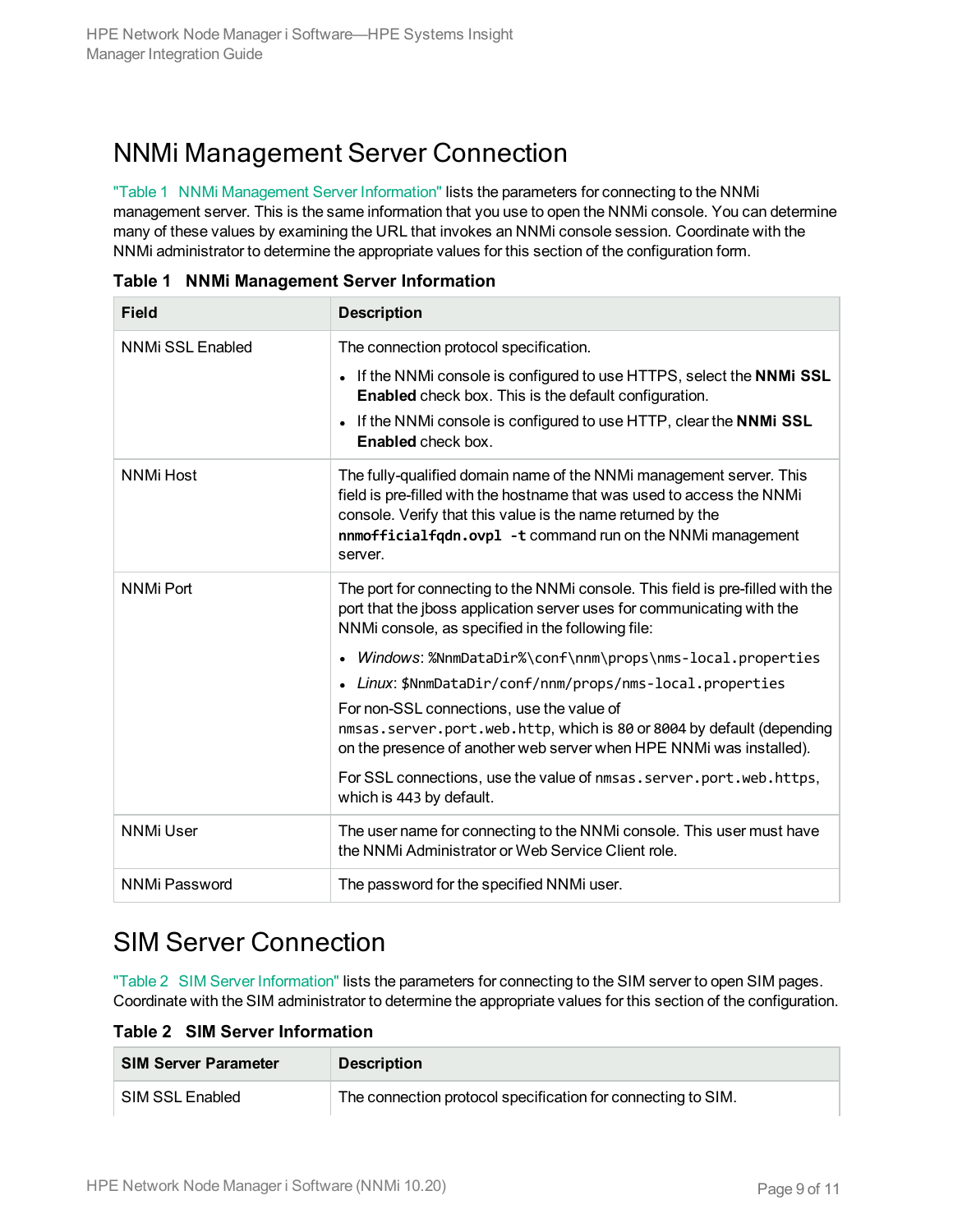| <b>SIM Server Parameter</b> | <b>Description</b>                                                                                                              |  |  |
|-----------------------------|---------------------------------------------------------------------------------------------------------------------------------|--|--|
|                             | • If HPE SIM is configured to use HTTPS, select the HPE SIM SSL<br><b>Enabled</b> check box. This is the default configuration. |  |  |
|                             | • If HPE SIM is configured to use HTTP, clear the <b>HPE SIM SSL</b><br><b>Enabled</b> check box.                               |  |  |
| SIM Host                    | The fully-qualified domain name of the SIM server.                                                                              |  |  |
| SIM Port                    | The port for connecting to HPE SIM.                                                                                             |  |  |
|                             | If you are using the default SIM configuration, use port 50000 (for SSL<br>connections to HPE SIM).                             |  |  |

|  |  | Table 2 SIM Server Information, continued |  |
|--|--|-------------------------------------------|--|
|--|--|-------------------------------------------|--|